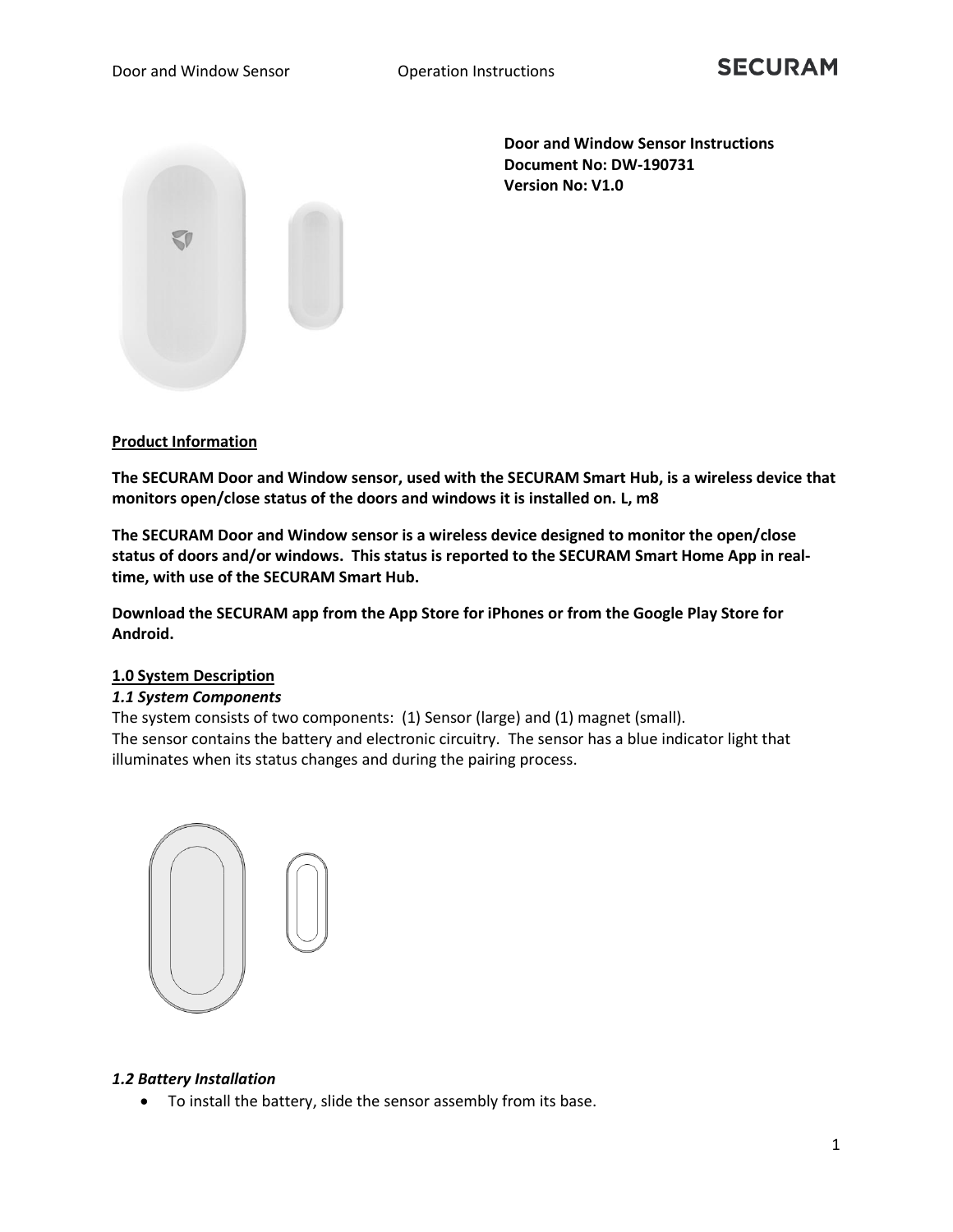- Insert the CR2032 coin cell battery into the sensor assembly.
- Slide the sensor assembly back onto its base.



# *1.3 Installation*

The Sensor is affixed to the opening side of the door or window and the magnet is affixed to the door/window frame such that the two components are less than 1/2" (12mm) apart.

- Remove the tape backing from the sensor and affix to the door/window
- Remove the tape backing from the magnet and affix to the door/window frame such that the gap between the sensor and the magnet is no more than 1/2".



# *1.4 Test Sensor Operation*

- Close the door/window
- The blue indicator light will flash indicating a change in status.

| <b>Status</b>      | Description                            |  |  |  |  |
|--------------------|----------------------------------------|--|--|--|--|
| Closed             | Magnet is less than $\frac{1}{2}$ " or |  |  |  |  |
|                    | 12mm to the sensor                     |  |  |  |  |
|                    | Magnet is more than 34"                |  |  |  |  |
| Open               | or 20mm to the sensor                  |  |  |  |  |
| Indicator no flash | Normal status                          |  |  |  |  |
| Indicator flash    | Status change                          |  |  |  |  |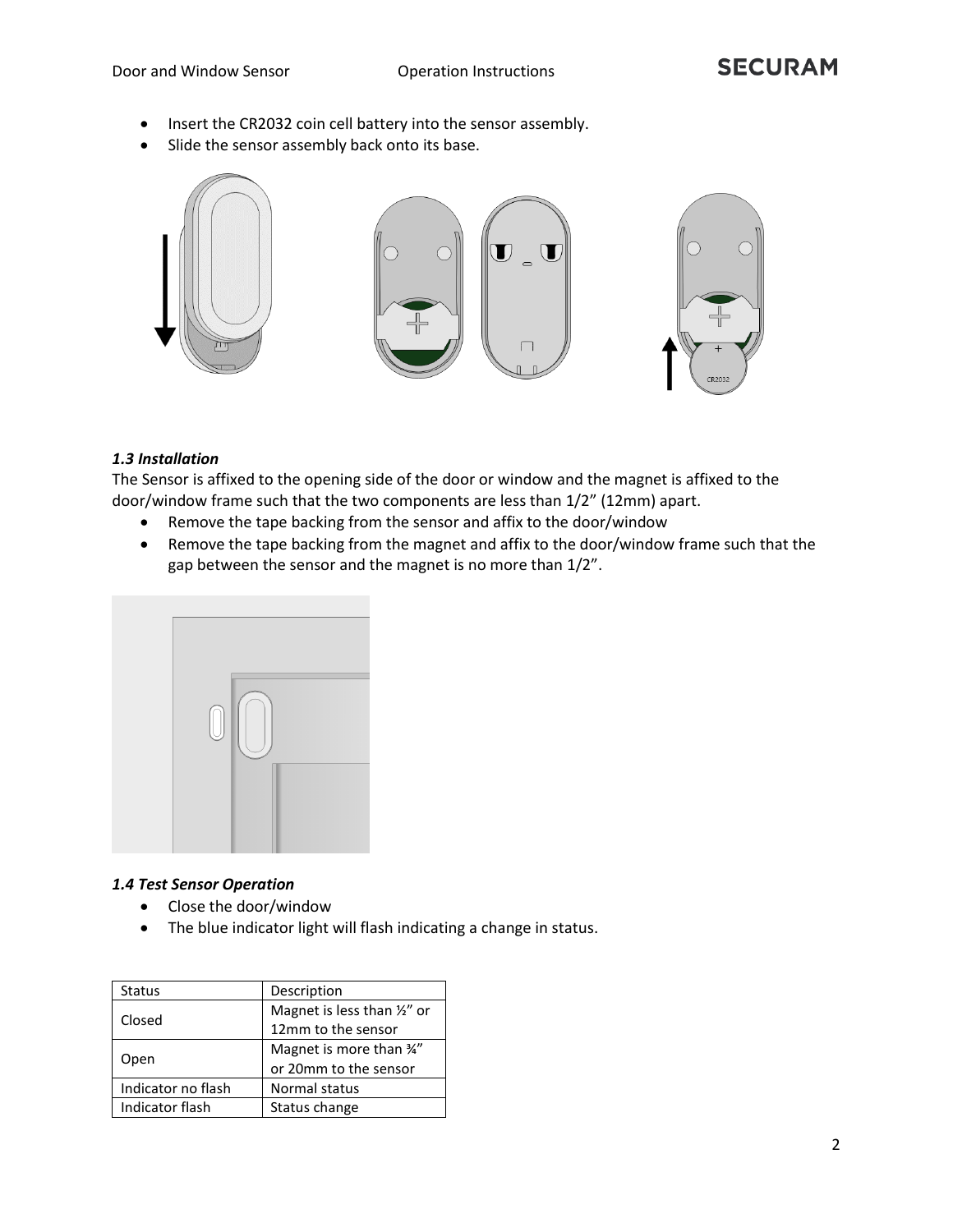# *2.0 Setup in App*

In the SECURAM App, select Setup New Device. Follow the instructions on the screen to add the Door/Window Sensor.

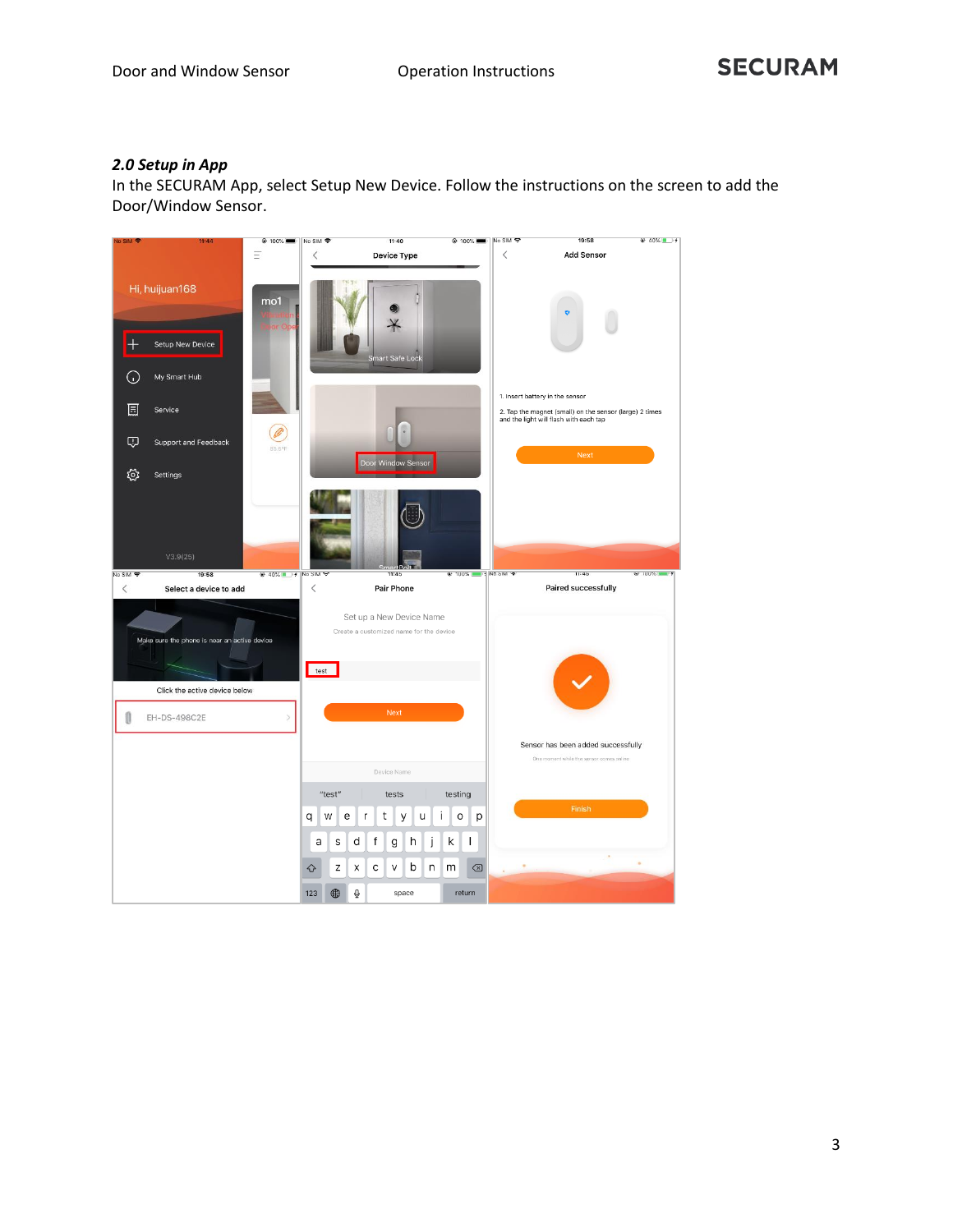# *3.0 Monitoring Door/Window Sensor Status*



| Icon                    | Description                    | <b>Remarks</b>                                   |  |  |  |  |
|-------------------------|--------------------------------|--------------------------------------------------|--|--|--|--|
| Online                  | Hub is online                  |                                                  |  |  |  |  |
| $\mathbf{r}$<br>Offline | Hub is offline                 | Check home Wi-Fi connectivity<br>Check Hub power |  |  |  |  |
| Ո…օ<br>Open             | Door / window sensor is open   |                                                  |  |  |  |  |
| 0o<br>Closed            | Door / window sensor is closed |                                                  |  |  |  |  |
| ⊟<br>Battery            | Battery level is adequate      |                                                  |  |  |  |  |
| Battery                 | Low Battery                    | Battery needs to be replaced<br>immediately      |  |  |  |  |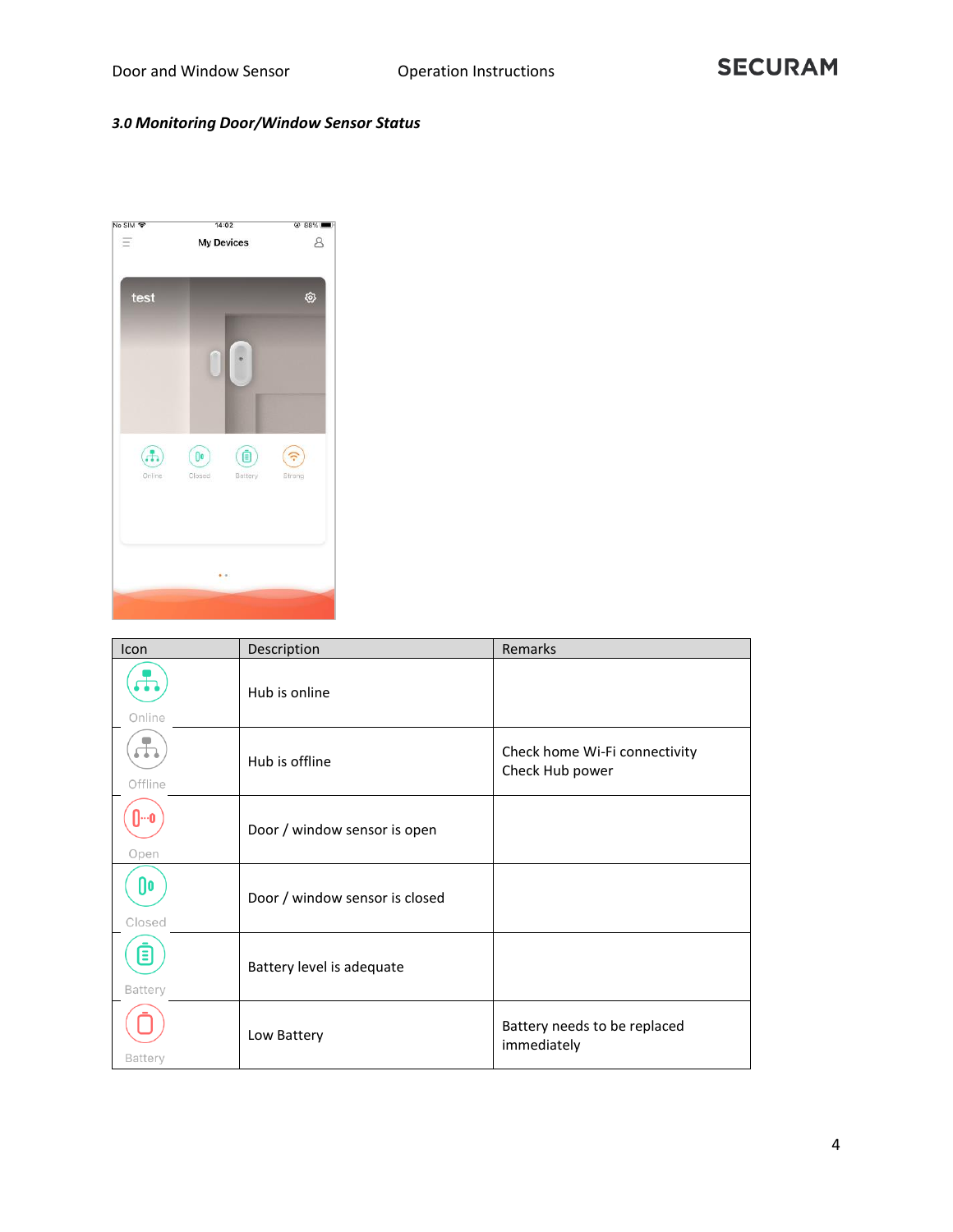| ≂<br>Strona                    | Sensor is within mobile device's<br>range     |  |
|--------------------------------|-----------------------------------------------|--|
| $\widehat{\mathbb{C}}$<br>Weak | Sensor is not within mobile device's<br>range |  |

### *4.0 Device Management*

Click on the gear icon to access the Device Management page. On this page, you can check history, change device name, set notifications and delete the device.

#### *4.1 Check History*

Click "History"  $\rightarrow$  the Device's Audit log will display. Swipe up or down to view more



#### *4.2 Edit Device Name*

On the Device Management page  $\rightarrow$  Click the pencil icon on the top right corner  $\rightarrow$  edit the device name  $\rightarrow$  Click the check mark to save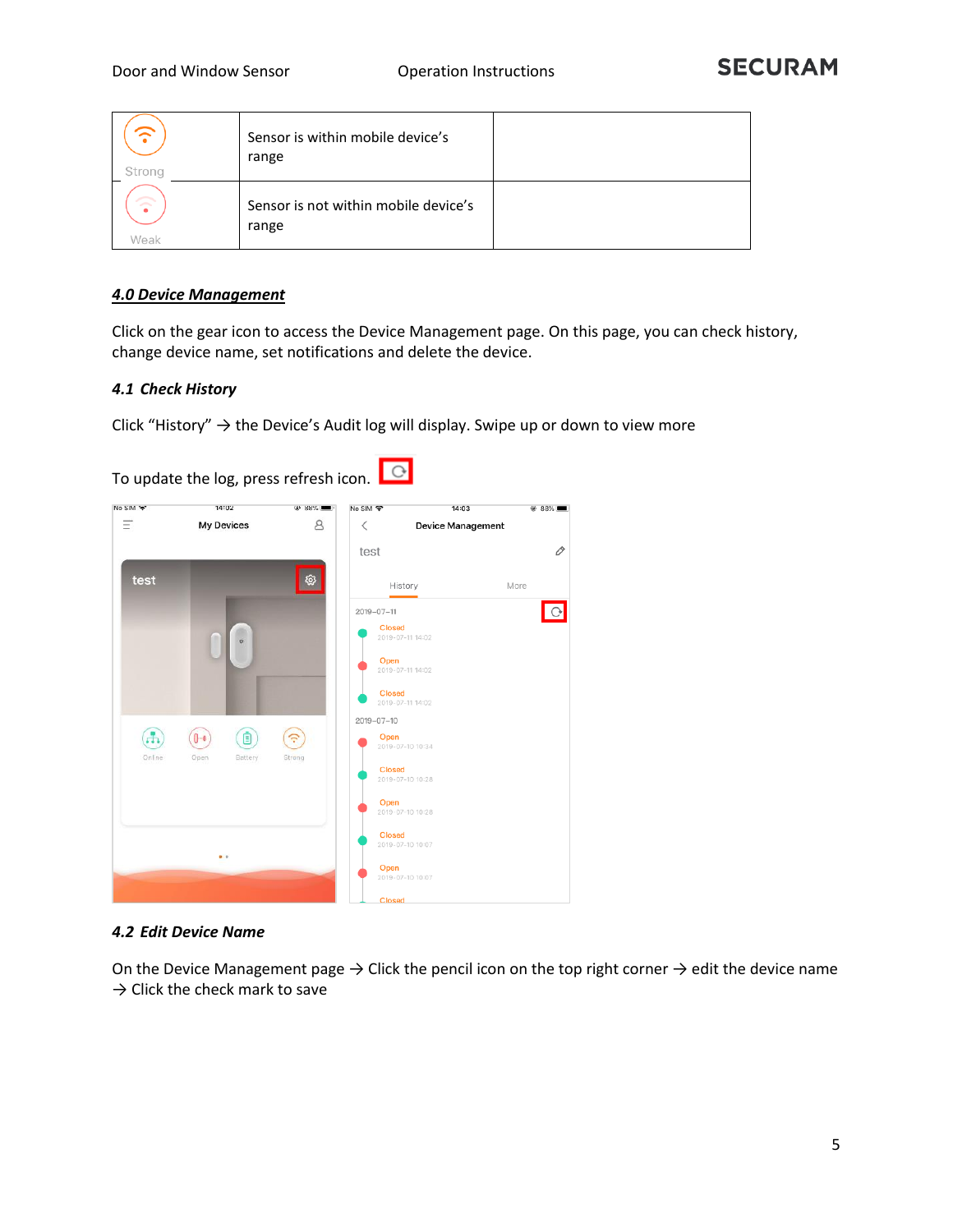| <b>IND SIM A</b>                         | 14.05                    | $\bullet$ 00% | No SIM Y         |                            |                   |   | 14:22                    |   |   |        | $\bullet$ 85%  |
|------------------------------------------|--------------------------|---------------|------------------|----------------------------|-------------------|---|--------------------------|---|---|--------|----------------|
| $\overline{\left\langle \right\rangle }$ | <b>Device Management</b> |               | く                |                            |                   |   | <b>Device Management</b> |   |   |        |                |
| test                                     |                          |               | test             |                            |                   |   |                          |   |   |        |                |
|                                          | History                  | More          |                  |                            | History           |   |                          |   |   | More   |                |
| $2019 - 07 - 11$                         |                          | O             | $2019 - 07 - 11$ |                            |                   |   |                          |   |   |        | ∩              |
| <b>Closed</b>                            | 2019-07-11 14:02         |               |                  | Closed<br>2019-07-11 14:02 |                   |   |                          |   |   |        |                |
| Open                                     | 2019-07-11 14:02         |               |                  | Open<br>2019-07-11 14:02   |                   |   |                          |   |   |        |                |
| <b>Closed</b>                            | 2019-07-11 14:02         |               |                  | Closed<br>2019-07-11 14:02 |                   |   |                          |   |   |        |                |
| $2019 - 07 - 10$                         |                          |               | $2019 - 07 - 10$ |                            |                   |   |                          |   |   |        |                |
| Open                                     | 2019-07-10 10:34         |               |                  |                            |                   |   |                          |   |   |        |                |
| <b>Closed</b>                            | 2019-07-10 10:28         |               |                  | $\boldsymbol{H}$           |                   |   |                          |   |   |        |                |
| Open                                     | 2019-07-10 10:28         |               | q                | W                          | e<br>$\mathsf{r}$ | t |                          | У | u | i<br>O | р              |
|                                          |                          |               | a                | S                          | d                 | f | g                        | h | j | k      | $\overline{1}$ |
| <b>Closed</b>                            | 2019-07-10 10:07         |               |                  |                            |                   |   |                          |   |   |        |                |
|                                          |                          |               | ♦                | Z                          | X                 | C | V                        | b | n | m      | $\circledcirc$ |
| Open                                     | 2019-07-10 10:07         |               | 123              | ⊕                          | Q                 |   | space                    |   |   |        | return         |
| <b>Classed</b>                           |                          |               |                  |                            |                   |   |                          |   |   |        |                |

#### *4.3 Notifications*

*Device Alert notification are customizable.* 

*To receive alerts, you must turn Notification switch to ON under the Main Menu –Settings*

*NEED IMAGE*

*You may turn All Notifications off here.*

*Once the App is set to receive notifications, you must enable for each device.*

*Go to the device, click the gear → under More- click the Notification switch to ON (Green) to receive notification on THIS device.*

*Switch the Notification to Off (Gray) – to NOT receive notification on THIS device.*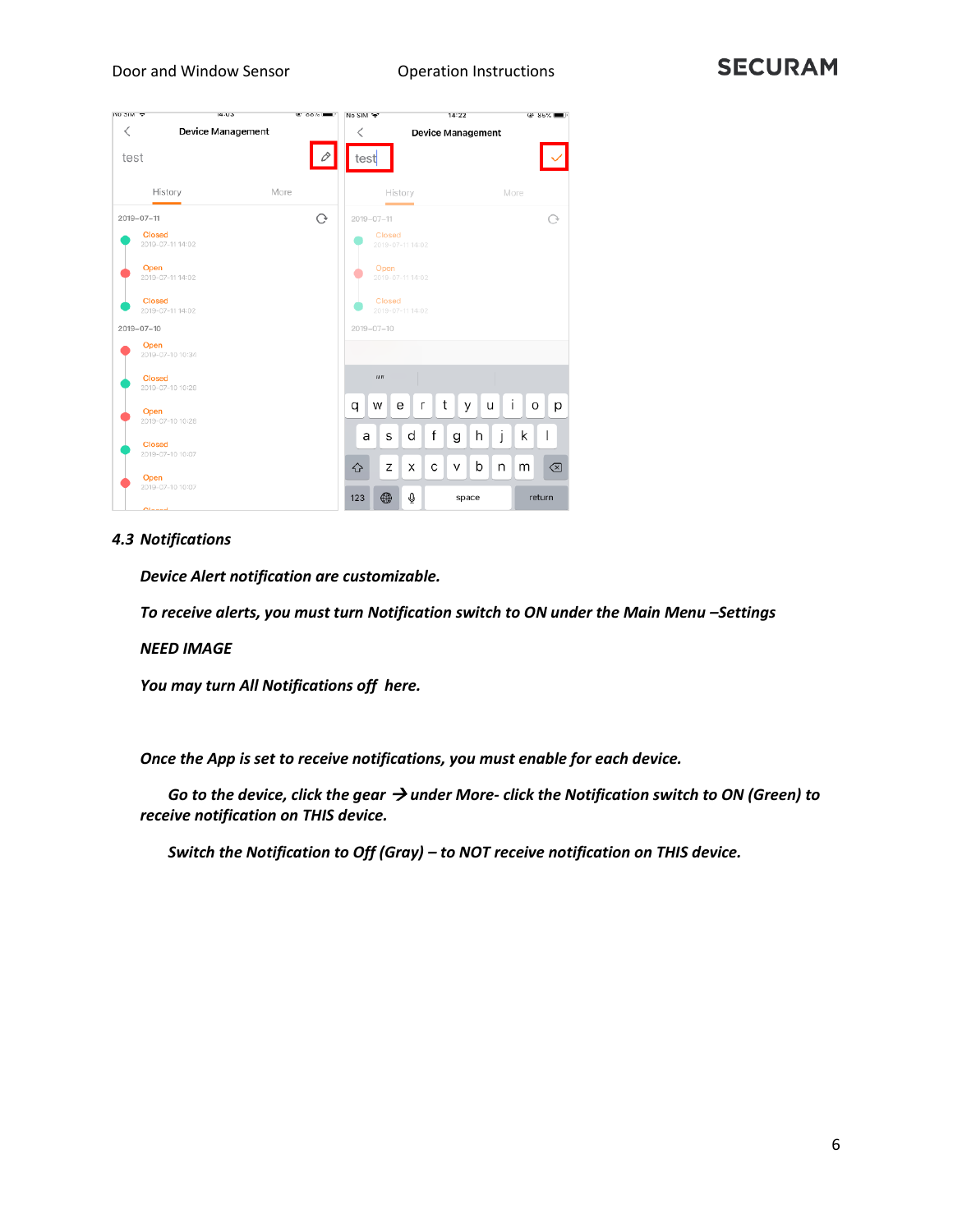

# *4.4 Delete the device*

In On the Device Page→ Click the Gear. On the Device Management page → Click "More" → Click "Remove this device"  $\rightarrow$  Click "Delete" confirm deletion



*5.0 Technical Info*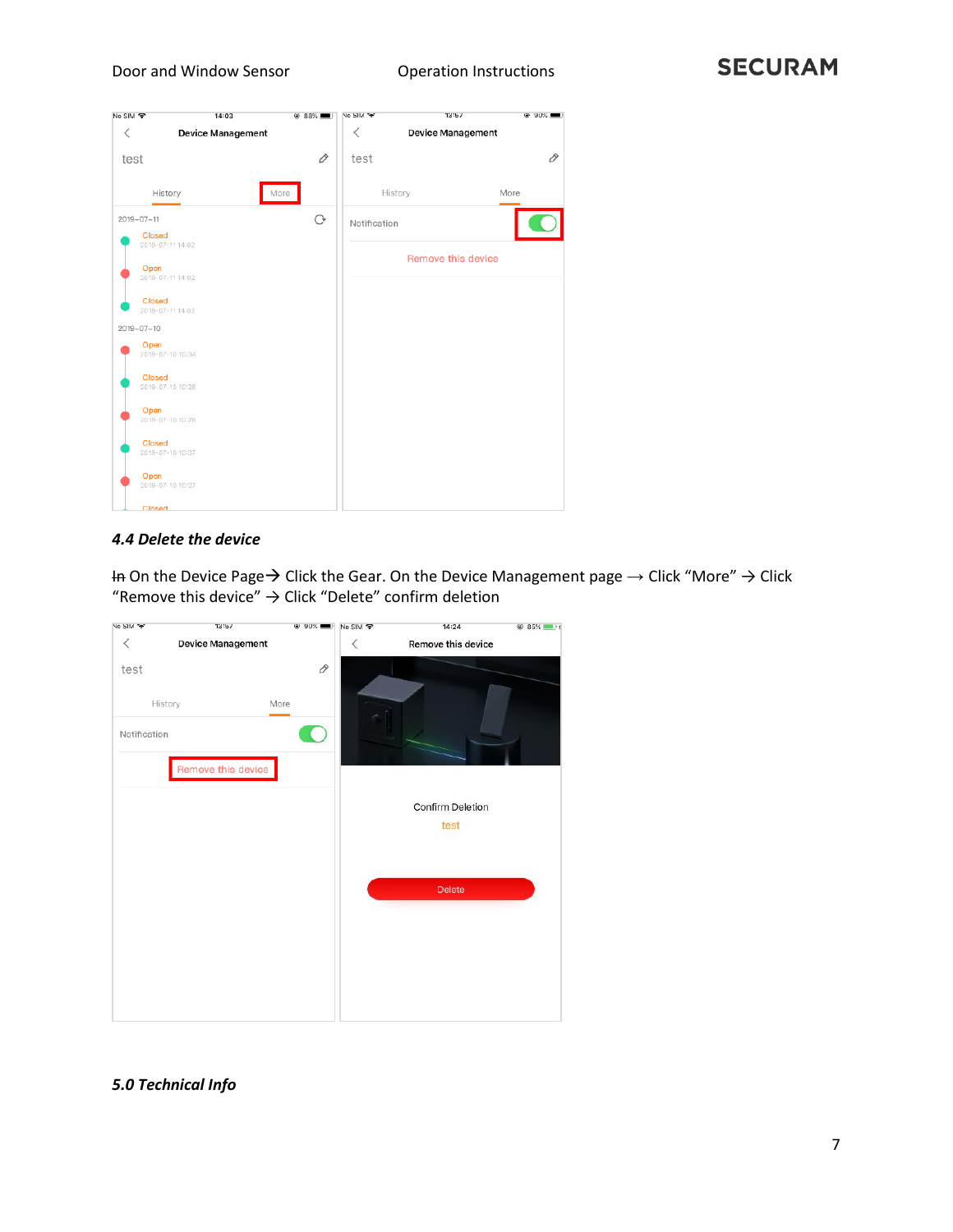| <b>Product Name</b>          | Door Window Sensor               |
|------------------------------|----------------------------------|
| Model NO.                    | SH-DW01                          |
| Input Voltage                | 3V coin cell battery             |
| Input Current                | $<$ 20mA                         |
| <b>Operating Humidity</b>    | 0%RH~95%RH                       |
| <b>Operating Temperature</b> | $-25^{\circ}$ C ~60 $^{\circ}$ C |
| Product Dimension (mm)       | 52x26x13                         |

Smartphone Requirement: Android 5.0 and up or iOS 11 and up.

#### *6.0 Frequently Asked Questions*

1. The indicator light on the sensor does not flash, what should I do?

Answer:

a. Make sure that the distance between the magnet and the sensor is within  $\frac{1}{2}$ " or 12mm when the door/window is closed.

b. After the door and window are closed or opened, if the indicator does not flash immediately, please wait for 2 seconds.

c. Replace a new battery and try again.

2. The device page of the app shows that the Device is offline, what should I do?

Answer: Check Wi-Fi connection to ensure Hub is online.

3. How can I re-pair the sensor to the app?

#### Answer:

a. Complete the pairing operation on the app.

4. What should I do if the door and window status does not match the real-time status displayed on the app?

Answer:

a. Check Wi-Fi connection to ensure Hub is online.

b. Re-open/close the door/window to update the status and calibration of the sensor.

5. The app receives the history, but does not receive the push notifications, what should I do?

Answer:

- a. Confirm that the mobile device settings has allowed the push notification permission of the app.
- b. Confirm that push notifications are turned on in the device management page.
- c. Confirm that notifications are turned on in the settings page of the app.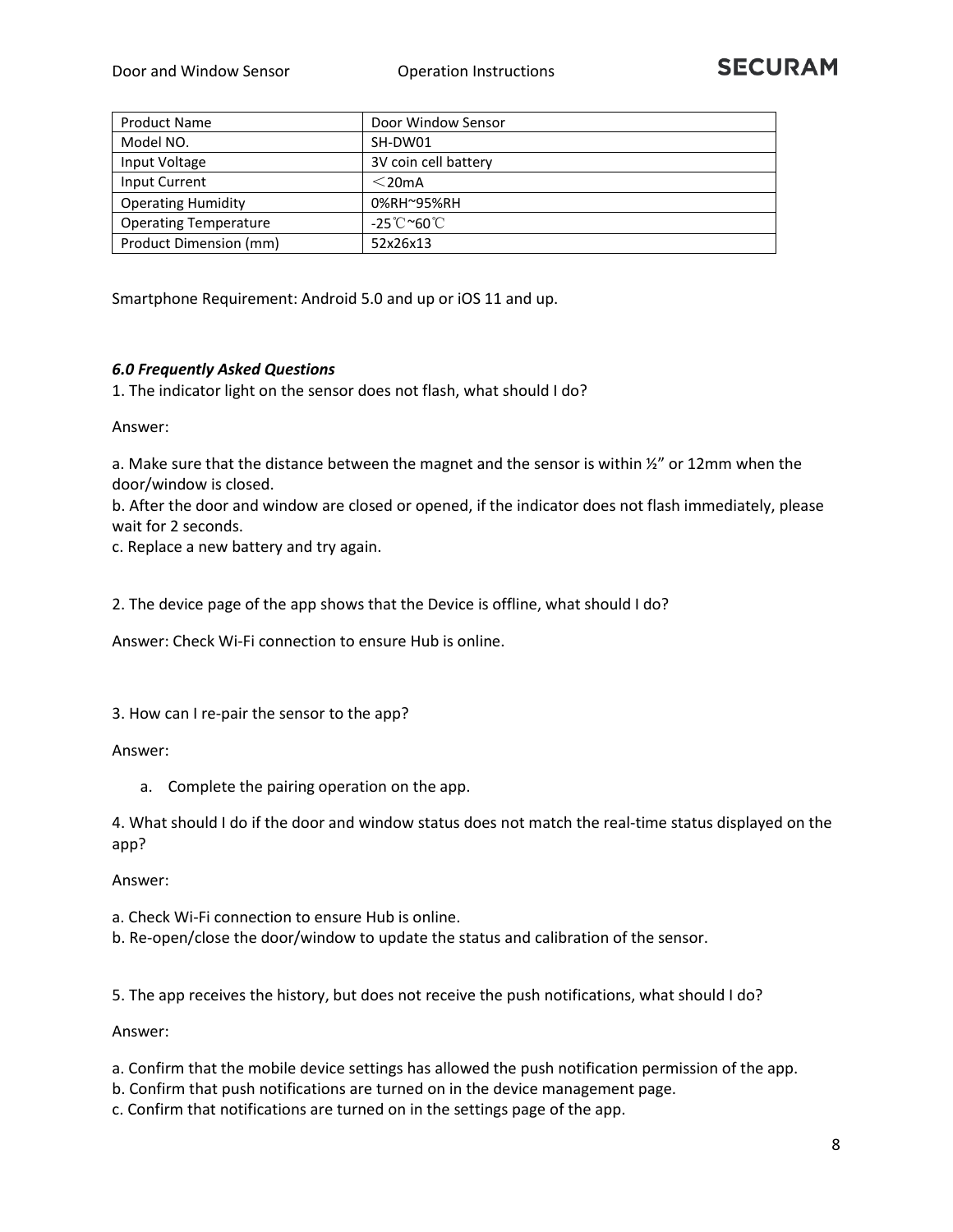# 7.0 Safety Information

 $CE_{FC}$ 

Safety instructions for batteries with battery products:

- Use a CR2032 type battery;
- Non-rechargeable batteries cannot be charged;
- The battery should be placed with the correct polarity  $(+, -);$
- The used battery should be taken out of the product;
- The battery port must not be short-circuited;
- When not in use for a long time, please remove the battery to prevent leakage;
- Do not throw the battery into fire.
- Do not discard used batteries.

Operating environment

- Keep away from strong magnetic appliances or objects when installing equipment.
- Install the device on the inside of the door and window.
- Use this product within the temperature range of -25°C~60°C.
- Avoid rain or moisture on the device, otherwise it may cause damage to the device.

#### Children Safety

- This device and its accessories may contain small parts. Keep the device and its accessories out of the reach of children.
- This device is not a toy. Children should ONLY use the device under adult supervision.
- Keep away from children and pets.

Maintenance

- Do not step on or hit the device to avoid damage to the device.
- Equipment damage caused by human factors is not covered by the warranty.
- When the battery is too low, please replace the battery in time to prevent the device from working properly due to low battery.
- Clean the device with a dry towel.

#### FCC WARNING

This device complies with part 15 of the FCC Rules. Operation is subject to the following two conditions: (1) this device may not cause harmful interference, and (2) this device must accept any interference received, including interference that may cause undesired operation.